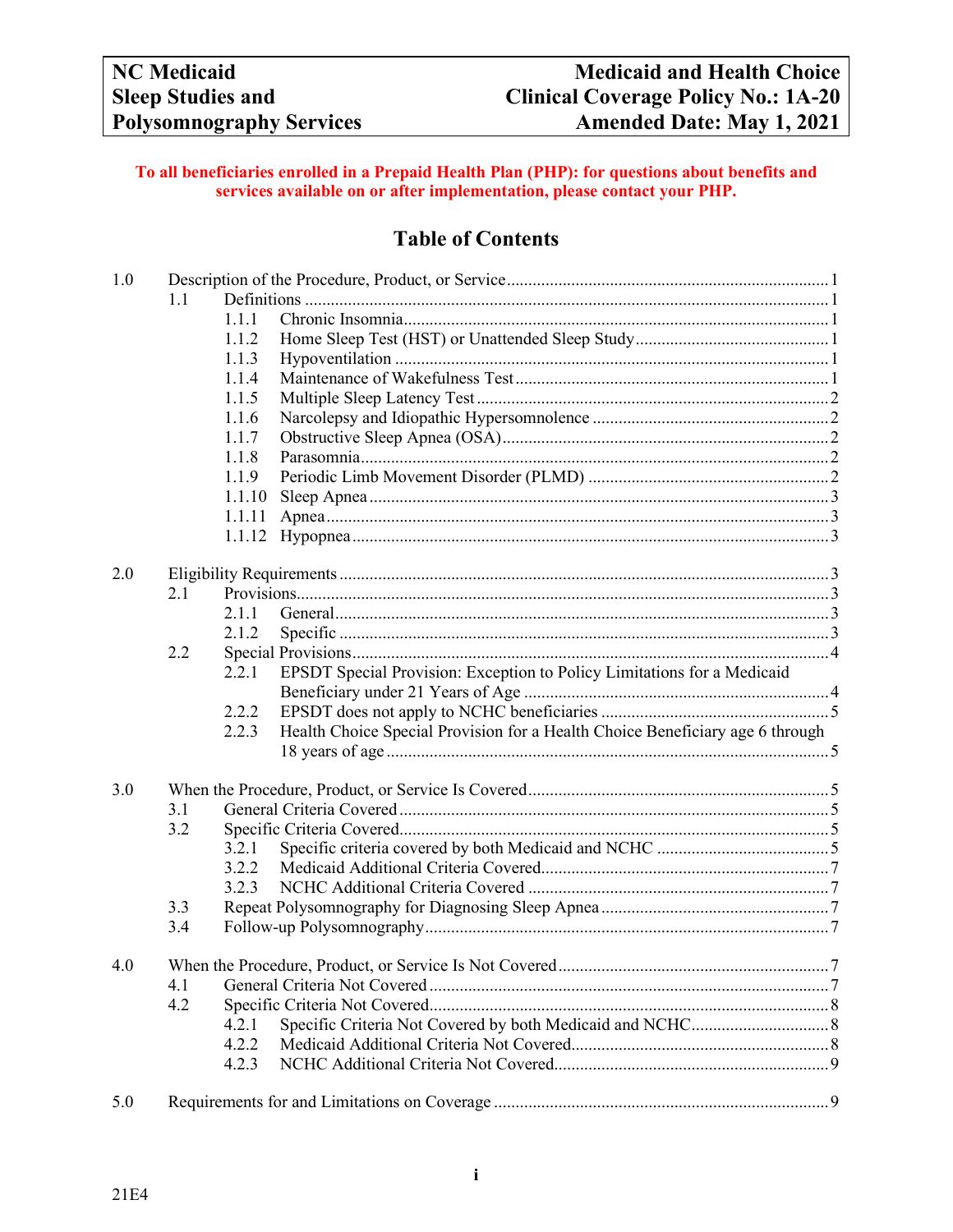|     | 5.1            |                                                                                        |  |
|-----|----------------|----------------------------------------------------------------------------------------|--|
|     | 5.2            |                                                                                        |  |
|     |                |                                                                                        |  |
|     | 5.3            |                                                                                        |  |
|     | 5.4            |                                                                                        |  |
|     | 5.5            |                                                                                        |  |
| 6.0 |                |                                                                                        |  |
|     | 6.1            | Provider Qualifications and Occupational Licensing Entity Regulations 10               |  |
|     | 6.2            |                                                                                        |  |
| 7.0 |                |                                                                                        |  |
|     | 7.1            |                                                                                        |  |
|     | 7.2            |                                                                                        |  |
| 8.0 |                |                                                                                        |  |
|     |                |                                                                                        |  |
|     | $\mathsf{A}$ . |                                                                                        |  |
|     | $\mathbf{B}$ . | International Classification of Diseases and Related Health Problems, Tenth Revisions, |  |
|     |                | Clinical Modification (ICD-10-CM) and Procedural Coding System (PCS)  16               |  |
|     | C.             |                                                                                        |  |
|     | D.             |                                                                                        |  |
|     | Ε.             |                                                                                        |  |
|     | $F_{\rm{L}}$   |                                                                                        |  |
|     | G.             |                                                                                        |  |
|     | H.             |                                                                                        |  |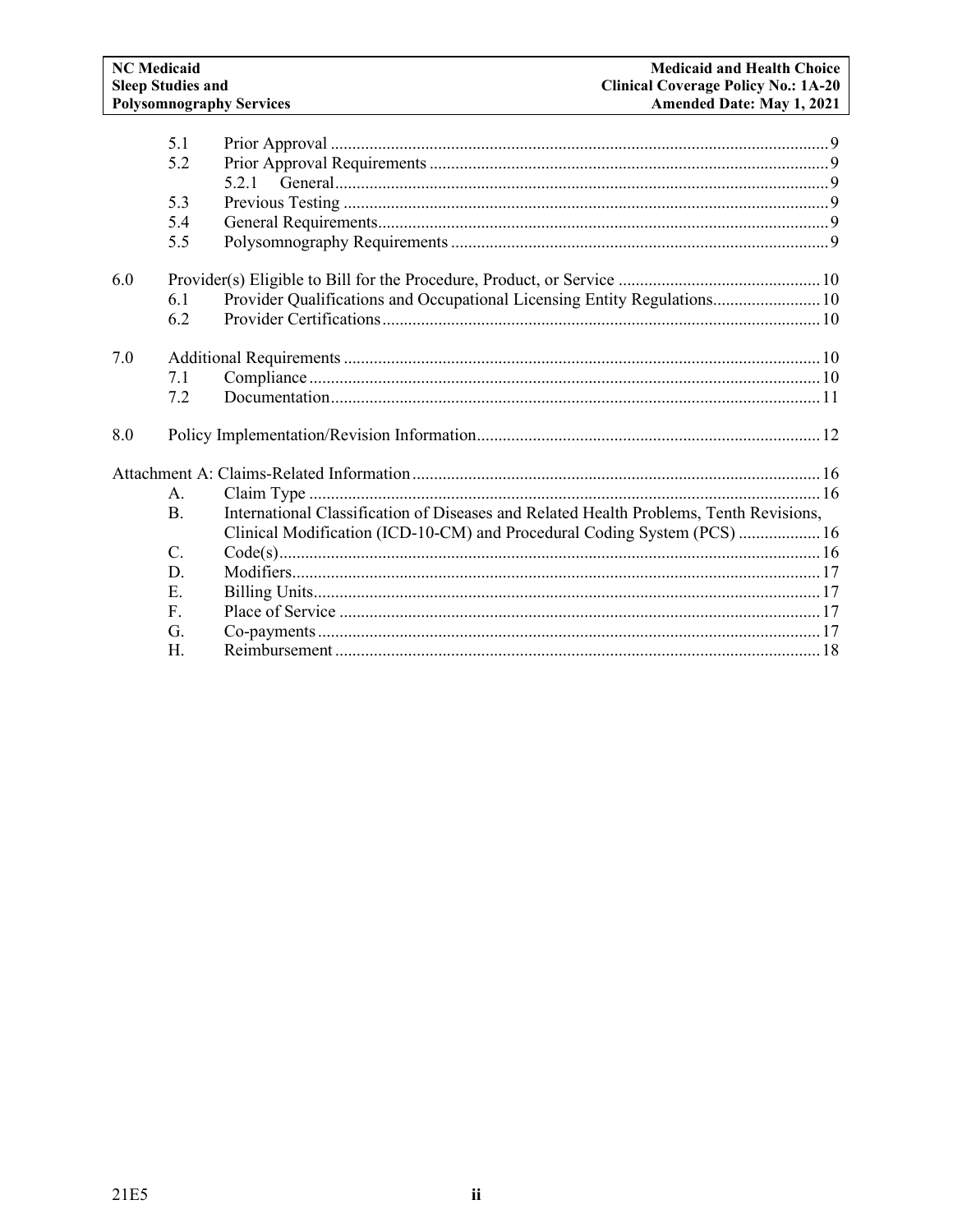# **Related Clinical Coverage Policies**

Refer to <https://medicaid.ncdhhs.gov/> for the related coverage policies listed below: *1A-27: Electrodiagnostic Studies*

# <span id="page-2-0"></span>**1.0 Description of the Procedure, Product, or Service**

Polysomnography (PSG) and sleep studies are used to diagnose sleep disorders and record nighttime sleep patterns. Polysomnography is distinguished from sleep studies by the inclusion of sleep staging. Polysomnography records brain waves, the oxygen level in blood, heart rate, breathing, eye and leg movements during the study.

Polysomnography is usually done at a sleep disorders unit within a hospital or at a sleep center. Polysomnography is occasionally done during the day to accommodate shift workers who habitually sleep during the day.

In addition to helping diagnose sleep disorders, polysomnography may be used to evaluate a patient's response to therapies such as continuous positive airway pressure (CPAP).

# <span id="page-2-2"></span><span id="page-2-1"></span>**1.1 Definitions**

# **1.1.1 Chronic Insomnia**

Chronic insomnia, or long-term insomnia, is defined as a person having difficulty sleeping at least three nights a week for one month or longer. At least ONE of the following conditions must be met:

- a. Diagnosis is uncertain;
- b. Sleep related breathing disorder or periodic limb movement disorder is suspected;
- c. A beneficiary is refractory to treatment;
- d. Violent behaviors are comorbid; or
- e. Circadian dysrhythmias complicate the clinical picture.

# <span id="page-2-3"></span>**1.1.2 Home Sleep Test (HST) or Unattended Sleep Study**

Sleep testing is performed using unattended portable monitors for the diagnosis of obstructive sleep apnea. Home sleep testing is also called an Unattended Sleep Study, as a technologist is not present.

# **1.1.3 Hypoventilation**

<span id="page-2-4"></span>Hypoventilation is defined as a potentially lethal condition involving decreased ventilation associated with an increase in CO2 levels and possibly hypoxemia.

# <span id="page-2-5"></span>**1.1.4 Maintenance of Wakefulness Test**

The Maintenance of Wakefulness Test (MWT) means a test used to measure alertness during the day. It shows whether or not someone is able to stay awake for a defined period of time. This is an indicator of their ability to function and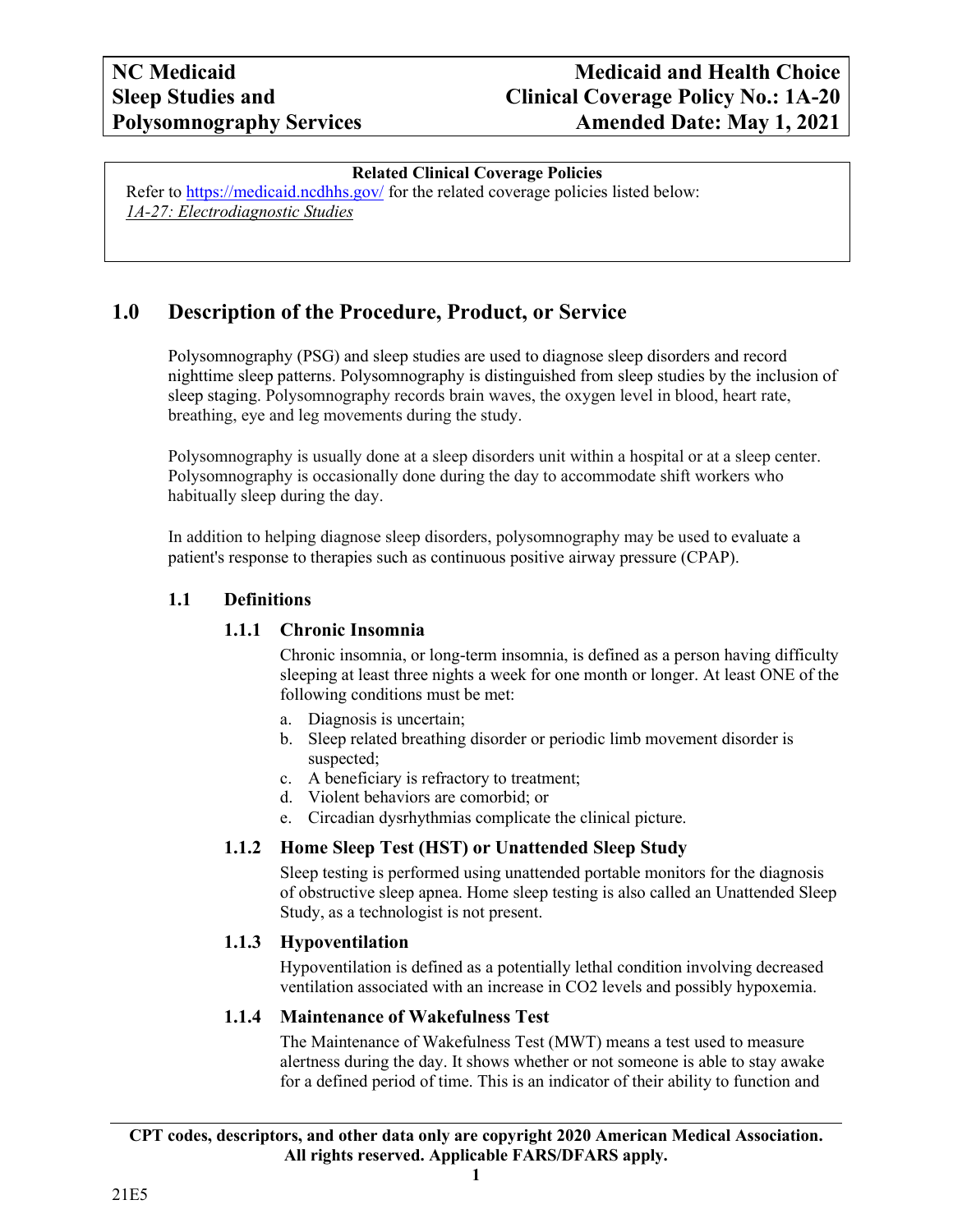remain alert in quiet times of inactivity. It involves multiple trials throughout a day of low-demand activity when the instructions are to resist sleep.

# <span id="page-3-0"></span>**1.1.5 Multiple Sleep Latency Test**

The Multiple Sleep Latency Test (MSLT) means a test that measures excessive daytime sleepiness by determining how quickly someone can fall asleep in a quiet environment during the day. Also known as a daytime nap study, the MSLT is the standard tool used to diagnose narcolepsy and idiopathic hypersomnia.

# <span id="page-3-1"></span>**1.1.6 Narcolepsy and Idiopathic Hypersomnolence**

Narcolepsy and idiopathic hypersomnolence are defined as syndromes characterized by abnormal sleep tendencies. Symptoms are:

- a. inappropriate sleep episodes or attacks (while driving, in the middle of a meal, in the middle of a conversation); and
- b. amnesiac episodes, or continuous disabling drowsiness.

# <span id="page-3-2"></span>**1.1.7 Obstructive Sleep Apnea (OSA)**

OSA means a potentially serious disorder in which breathing repeatedly stops and starts during sleep. There are several types of sleep apnea, but the most common is obstructive sleep apnea. (OSA) may be caused by any ONE of the following:

- a. Reduced upper airway caliber due to obesity;
- b. Adenotonsillar hypertrophy (unusual growth of the adenoid);
- c. Mandibular deficiency;
- d. Macroglossia (unusually large tongue);
- e. Upper airway tumor;
- f. Excessive pressure across the collapsible segment of the upper airway; or
- g. Activity of the muscles of the upper airway insufficient to maintain patency.

#### <span id="page-3-3"></span>**1.1.8 Parasomnia**

Parasomnia means a group of conditions that represent undesirable or unpleasant occurrences during sleep. These conditions are:

- a. Sleepwalking;
- b. Sleep terrors and nightmares;
- c. Rapid eye movement (REM) sleep behavior disorders;
- d. Confusional arousals; or
- e. Recurrent isolated sleep paralysis.

Suspected seizure disorders as possible cause of the parasomnia are appropriately evaluated by standard or prolonged sleep EEG (Electroencephalogram) studies.

A beneficiary shall undergo polysomnography in a sleep laboratory when they are at risk for harming themselves or others or have symptoms referable to other sleep disorders.

#### <span id="page-3-4"></span>**1.1.9 Periodic Limb Movement Disorder (PLMD)**

PLMD means an involuntary, repetitive movement disorder during sleep, primarily in the legs that may lead to arousals, sleep disruption, and corresponding daytime sleepiness.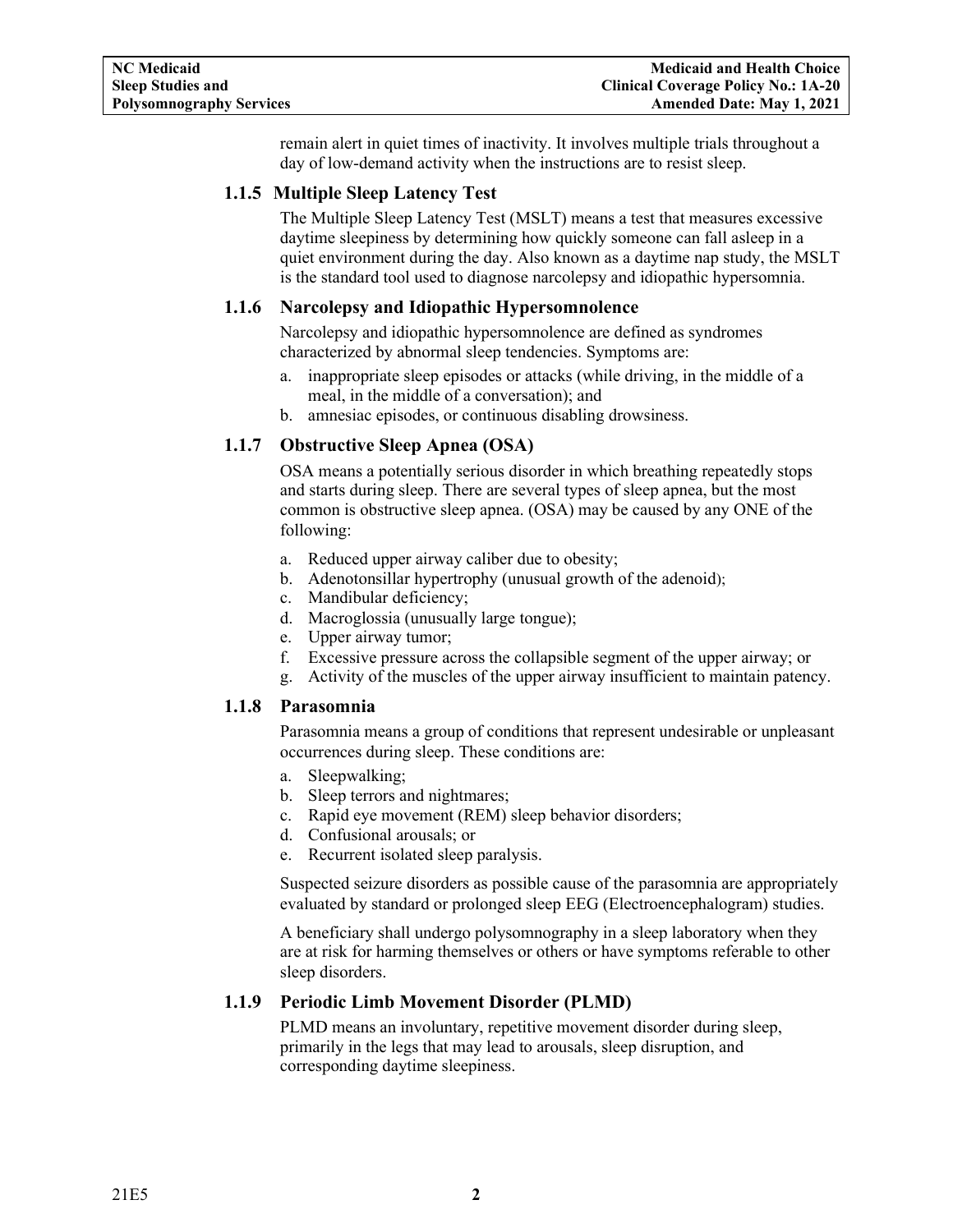#### <span id="page-4-0"></span>**1.1.10 Sleep Apnea**

Sleep apnea means a potentially lethal condition where the beneficiary stops breathing during sleep. The three types are:

- a. central (absence of respiratory effort),
- b. obstructive (occlusion of the airway), and
- c. mixed (combination of these factors).

#### <span id="page-4-1"></span>**1.1.11 Apnea**

Apnea means a cessation of airflow for at least ten seconds.

#### <span id="page-4-2"></span>**1.1.12 Hypopnea**

Hypopnea means an abnormal respiratory event lasting at least ten seconds with at least a 30 percent reduction in thoracoabdominal movement or airflow with at least four percent oxygen desaturations.

# <span id="page-4-5"></span><span id="page-4-4"></span><span id="page-4-3"></span>**2.0 Eligibility Requirements**

#### **2.1 Provisions**

# **2.1.1 General**

### **(***The term "General" found throughout this policy applies to all Medicaid and NCHC policies***)**

- a. An eligible beneficiary shall be enrolled in either:
	- 1. the NC Medicaid Program *(Medicaid is NC Medicaid program, unless context clearly indicates otherwise*); or
	- 2. the NC Health Choice (*NCHC is NC Health Choice program, unless context clearly indicates otherwise)* Program on the date of service and shall meet the criteria in **Section 3.0 of this policy**.
- b. Provider(s) shall verify each Medicaid or NCHC beneficiary's eligibility each time a service is rendered.
- c. The Medicaid beneficiary may have service restrictions due to their eligibility category that would make them ineligible for this service.
- d. Following is only one of the eligibility and other requirements for participation in the NCHC Program under GS 108A-70.21(a): Children must be between the ages of 6 through 18.

# <span id="page-4-6"></span>**2.1.2 Specific**

(*The term "Specific" found throughout this policy only applies to this policy*)

**a. Medicaid**

None Apply.

**b. NCHC** None Apply.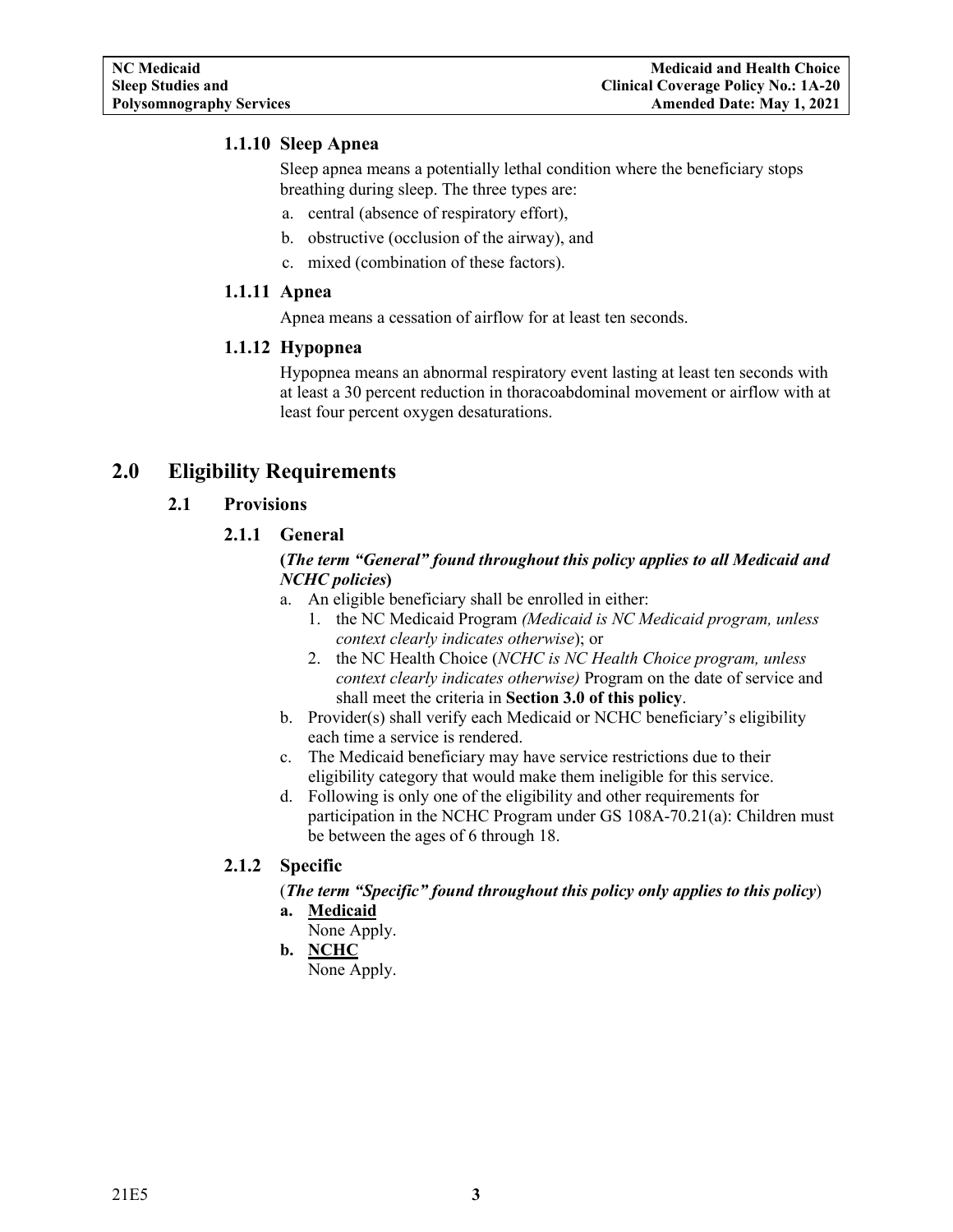# <span id="page-5-1"></span><span id="page-5-0"></span>**2.2 Special Provisions**

# **2.2.1 EPSDT Special Provision: Exception to Policy Limitations for a Medicaid Beneficiary under 21 Years of Age**

#### a. **42 U.S.C. § 1396d(r) [1905(r) of the Social Security Act]**

Early and Periodic Screening, Diagnostic, and Treatment (EPSDT) is a federal Medicaid requirement that requires the state Medicaid agency to cover services, products, or procedures for Medicaid beneficiary under 21 years of age **if** the service is **medically necessary health care** to correct or ameliorate a defect, physical or mental illness, or a condition [health problem] identified through a screening examination (includes any evaluation by a physician or other licensed practitioner).

This means EPSDT covers most of the medical or remedial care a child needs to improve or maintain his or her health in the best condition possible, compensate for a health problem, prevent it from worsening, or prevent the development of additional health problems.

Medically necessary services will be provided in the most economic mode, as long as the treatment made available is similarly efficacious to the service requested by the beneficiary's physician, therapist, or other licensed practitioner; the determination process does not delay the delivery of the needed service; and the determination does not limit the beneficiary's right to a free choice of providers.

EPSDT does not require the state Medicaid agency to provide any service, product or procedure:

- 1. that is unsafe, ineffective, or experimental or investigational.
- 2. that is not medical in nature or not generally recognized as an accepted method of medical practice or treatment.

Service limitations on scope, amount, duration, frequency, location of service, and other specific criteria described in clinical coverage policies may be exceeded or may not apply as long as the provider's documentation shows that the requested service is medically necessary "to correct or ameliorate a defect, physical or mental illness, or a condition" [health problem]; that is, provider documentation shows how the service, product, or procedure meets all EPSDT criteria, including to correct or improve or maintain the beneficiary's health in the best condition possible, compensate for a health problem, prevent it from worsening, or prevent the development of additional health problems.

#### b. **EPSDT and Prior Approval Requirements**

- 1. If the service, product, or procedure requires prior approval, the fact that the beneficiary is under 21 years of age does **NOT** eliminate the requirement for prior approval.
- 2. **IMPORTANT ADDITIONAL INFORMATION** about EPSDT and prior approval is found in the *NCTracks Provider Claims and Billing Assistance Guide,* and on the EPSDT provider page. The Web addresses are specified below.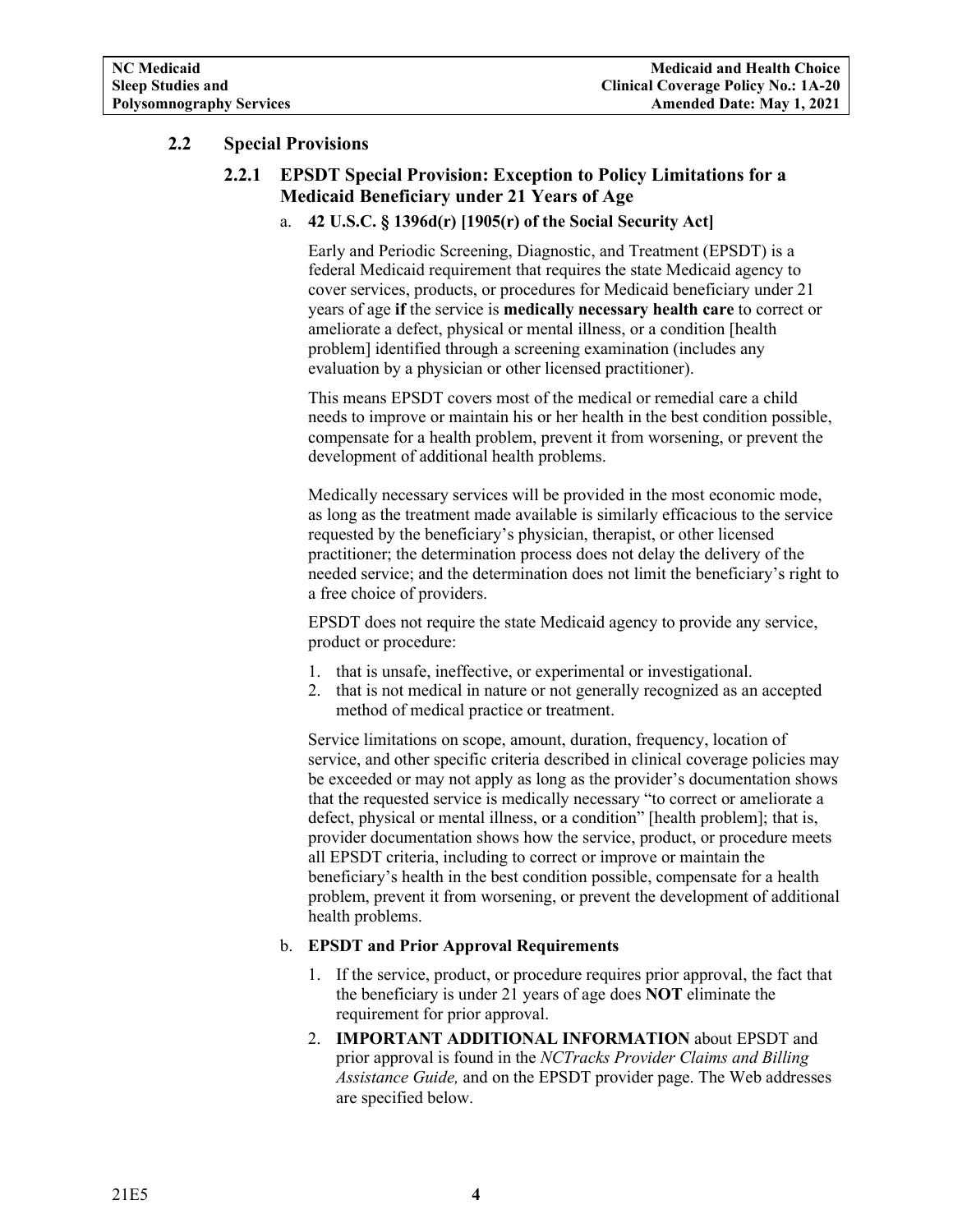*NCTracks Provider Claims and Billing Assistance Guide*: [https://www.nctracks.nc.gov/content/public/providers/provider](https://www.nctracks.nc.gov/content/public/providers/provider-manuals.html)[manuals.html](https://www.nctracks.nc.gov/content/public/providers/provider-manuals.html)

EPSDT provider page: <https://medicaid.ncdhhs.gov/>

### <span id="page-6-0"></span>**2.2.2 EPSDT does not apply to NCHC beneficiaries**

# <span id="page-6-1"></span>**2.2.3 Health Choice Special Provision for a Health Choice Beneficiary age 6 through 18 years of age**

NC Medicaid shall deny the claim for coverage for an NCHC beneficiary who does not meet the criteria within **Section 3.0** of this policy. Only services included under the NCHC State Plan and the NC Medicaid clinical coverage policies, service definitions, or billing codes are covered for an NCHC beneficiary.

# <span id="page-6-2"></span>**3.0 When the Procedure, Product, or Service Is Covered**

### *Note: Refer to Subsection 2.2.1 regarding EPSDT Exception to Policy Limitations for a Medicaid Beneficiary under 21 Years of Age.*

#### <span id="page-6-3"></span>**3.1 General Criteria Covered**

Medicaid and NCHC shall cover the procedure, product, or service related to this policy when medically necessary, and:

- a. the procedure, product, or service is individualized, specific, and consistent with symptoms or confirmed diagnosis of the illness or injury under treatment, and not in excess of the beneficiary's needs;
- b. the procedure, product, or service can be safely furnished, and no equally effective and more conservative or less costly treatment is available statewide; and
- c. the procedure, product, or service is furnished in a manner not primarily intended for the convenience of the beneficiary, the beneficiary's caretaker, or the provider.

# <span id="page-6-5"></span><span id="page-6-4"></span>**3.2 Specific Criteria Covered**

# **3.2.1 Specific criteria covered by both Medicaid and NCHC**

**a. Supervised Polysomnography or Sleep Study**

Medicaid and NCHC shall cover Sleep Studies and Polysomnography Services when the beneficiary and facility meet the following specific criteria:

- 1. A supervised polysomnography or sleep study performed in a sleep laboratory may be considered medically necessary as a diagnostic test for a beneficiary who presents with any ONE of the following:
	- A. Narcolepsy or Idiopathic Hypersomnolence;
	- B. Sleep Apnea;
	- C. Parasomnia;
	- D. Periodic Limb Movement Disorder (PLMD);
	- E. Chronic Insomnia;
	- F. Snoring; or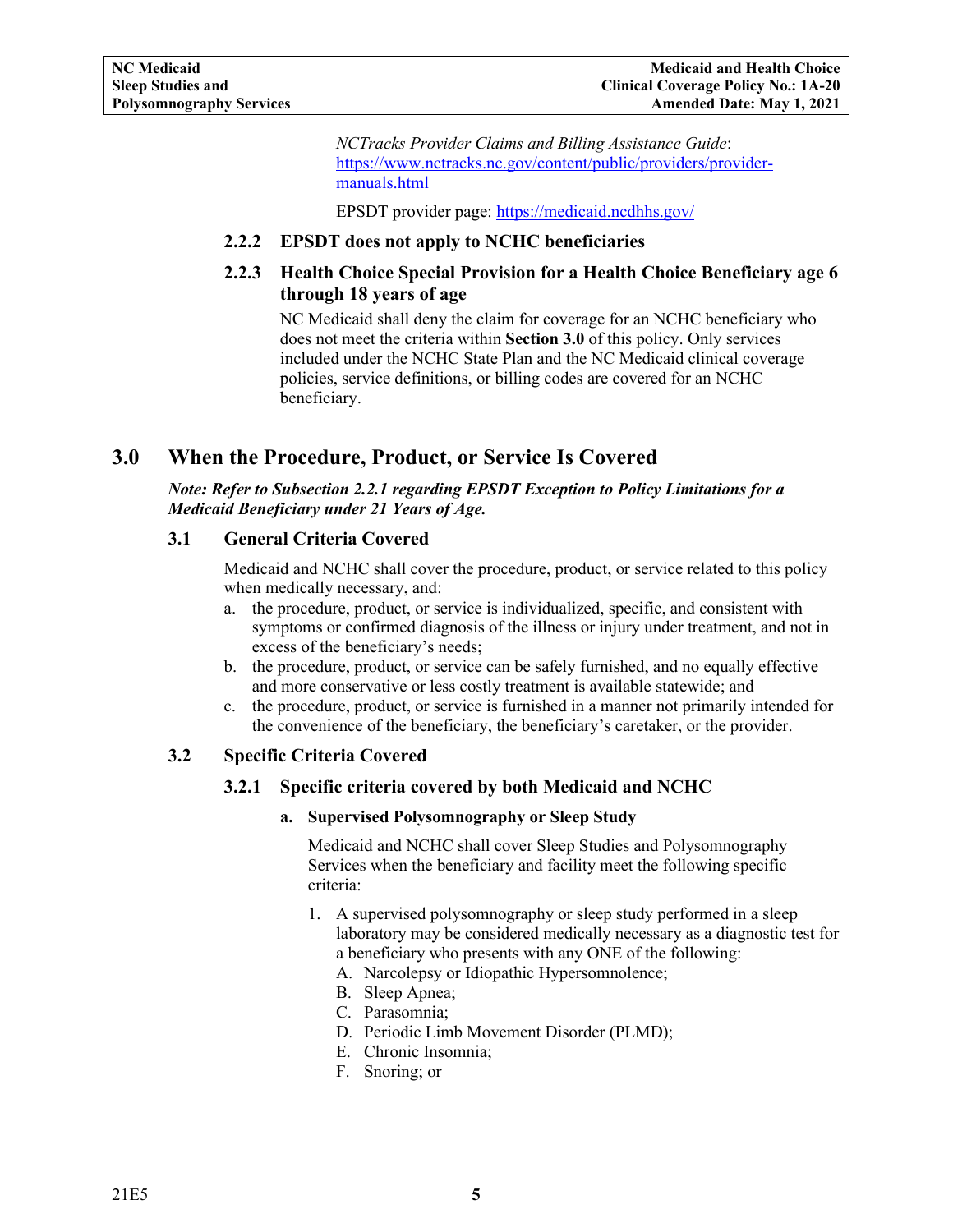G. Congenital or Sleep Related Hypoventilation and Hypoxemia, and

2. Supervised polysomnography services must be provided in a sleep facility (sleep centers with both a clinic and laboratory) that is accredited by The American Academy of Sleep Medicine (AASM), The Joint Commission (Formerly the Joint Commission on Accreditation of Healthcare) or the Accreditation Commission for Health Care (ACHC).

#### **b. Home Sleep Test (HST) or Unattended Sleep Studies**

Medicaid and NCHC shall cover Unattended Sleep Studies ONLY for the diagnosis of OSA, when

- a. One of the following devices are used:
	- A. Type II: Comprehensive, portable sleep study Minimum of seven parameters including EEG, EOG, chin EMG, ECG or heart rate, airflow, respiratory effort, oxygen saturation;
	- B. Type III: Modified portable sleep apnea testing Minimum of four parameters, including ventilation (at least two channels of respiratory movement, or respiratory movement and airflow), heart rate or ECG, and oxygen saturation); or
	- C. Type IV: Monitors and records a minimum of 3 channels that allow direct calculation of an apnea-hypopnea index (AHI) or respiratory disturbance index (RDI) as the result of measuring airflow or thoracoabdominal movement; or
	- D. A device using Peripheral Arterial Tone (PAT), oximetry and actigraphy.
- b. Service must be provided by a physician who meets all eligibility qualifications for participation in **Section 6.0**.
- c. The test must be interpreted by a physician qualified to read full sleep studies.
- d. All of the raw data must be examined by the reading physician.
- e. The test must gather a minimum of six hours of data collected during the beneficiary's usual sleeping period.
- f. The beneficiary meets the following criteria:
	- A. High pretest probability of OSA with at least four (4) of the following symptoms are considered to be at high risk for OSA:
		- i. habitual snoring;
		- ii. observed apneas;
		- iii. wakes choking and gasping for air;
		- iv. morning headaches;
		- v. excessive daytime sleepiness; and
		- vi. a body mass index greater than 35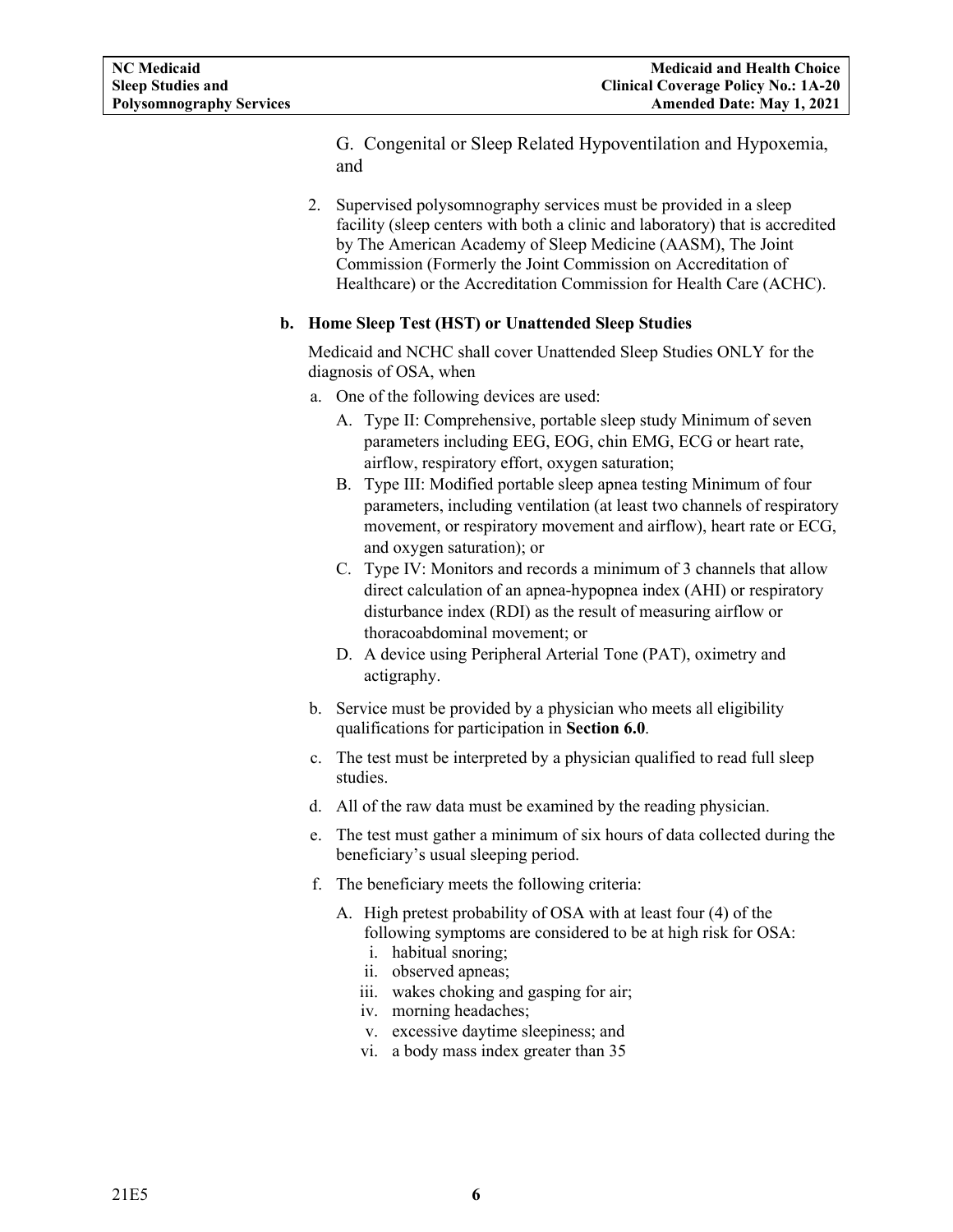g. OSA is suspected and in-laboratory PSG is not possible or diagnosis of OSA has been established, therapy has been initiated, and response to treatment is to be evaluated, and no significant co-morbid conditions exist that could impact the accuracy of the study (See Section 4.2.1 c.) or no sleep disorders other than OSA are suspected (central sleep apnea, periodic limb movement disorder, insomnia, parasomnias, circadian rhythm disorders, narcolepsy).

# <span id="page-8-0"></span>**3.2.2 Medicaid Additional Criteria Covered**

None Apply.

# **3.2.3 NCHC Additional Criteria Covered**

None Apply.

# <span id="page-8-2"></span><span id="page-8-1"></span>**3.3 Repeat Polysomnography for Diagnosing Sleep Apnea**

Medicaid and NCHC shall cover a repeat polysomnography for diagnosing sleep apnea, when the required documentation to justify the medical necessity for the repeated test is provided, and ONE of the following criteria are met:

- a. the first study is technically inadequate due to equipment failure;
- b. the beneficiary could not sleep or slept for an insufficient amount of time to allow a clinical diagnosis;
- c. the results were inconclusive or ambiguous; or
- d. initiation of therapy or confirmation of the efficacy of prescribed therapy is needed.

# <span id="page-8-3"></span>**3.4 Follow-up Polysomnography**

Medicaid and NCHC shall cover follow-up polysomnography when ONE of the following criteria are met:

- a. After substantial weight loss has occurred in patients on CPAP for treatment of sleeprelated breathing disorders to ascertain whether CPAP is still needed at the previously titrated pressure;
- b. After substantial weight gain has occurred in patients previously treated with CPAP successfully, who are again symptomatic despite the continued use of CPAP, to ascertain whether pressure adjustments are needed; or
- c. When clinical response is insufficient or when symptoms return despite a good initial response to treatment with CPAP.

# <span id="page-8-4"></span>**4.0 When the Procedure, Product, or Service Is Not Covered**

*Note: Refer to Subsection 2.2.1 regarding EPSDT Exception to Policy Limitations for a Medicaid Beneficiary under 21 Years of Age.*

# <span id="page-8-5"></span>**4.1 General Criteria Not Covered**

Medicaid and NCHC shall not cover the procedure, product, or service related to this policy when:

- a. the beneficiary does not meet the eligibility requirements listed in **Section 2.0;**
- b. the beneficiary does not meet the criteria listed in **Section 3.0;**
- c. the procedure, product, or service duplicates another provider's procedure, product, or service; or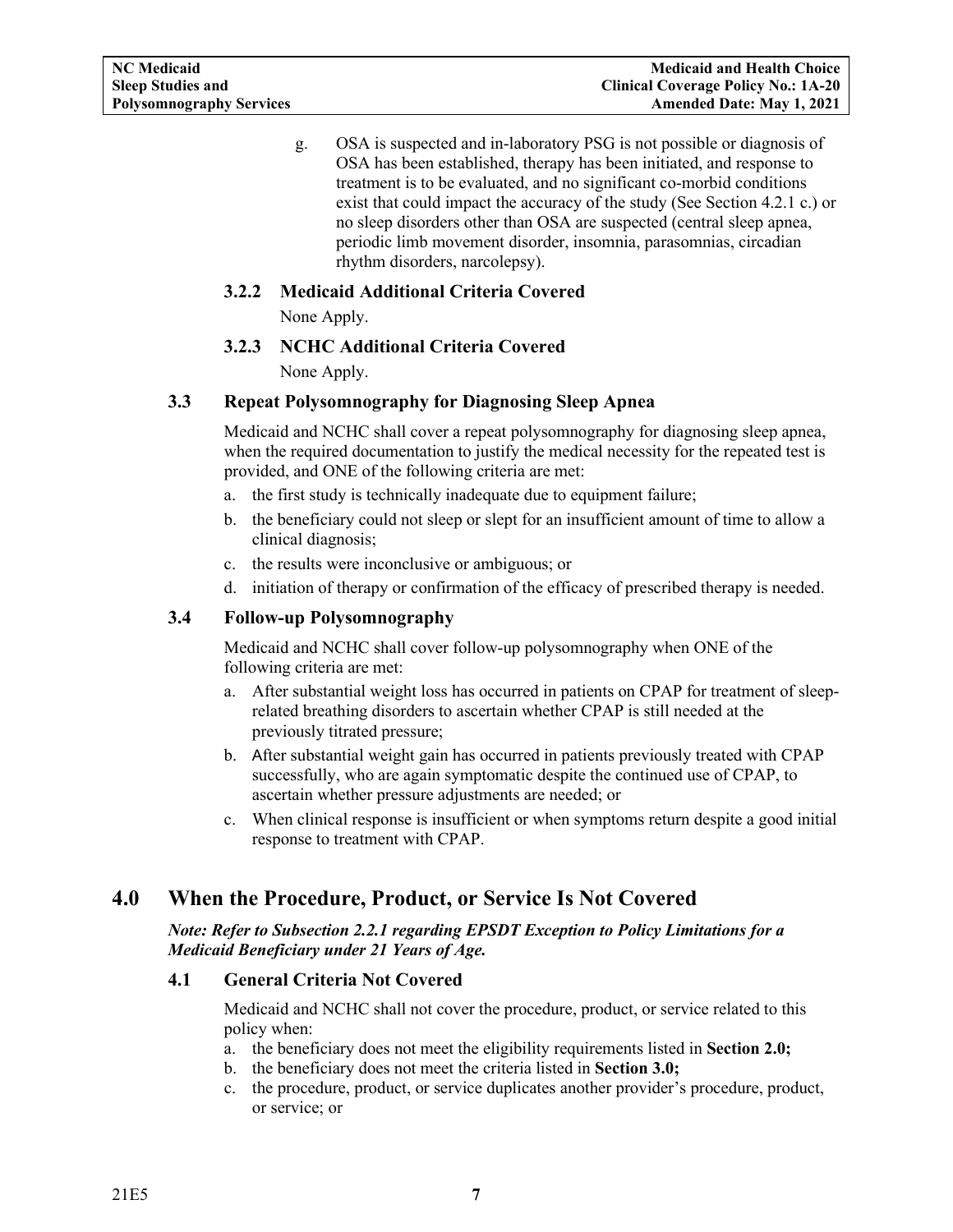d. the procedure, product, or service is experimental, investigational, or part of a clinical trial.

#### <span id="page-9-1"></span><span id="page-9-0"></span>**4.2 Specific Criteria Not Covered**

#### **4.2.1 Specific Criteria Not Covered by both Medicaid and NCHC**

- a. Medicaid and NCHC shall not cover sleep studies and polysomnography for the following indications:
	- 1. Impotence.
	- 2. Chronic insomnia, except when an underlying physiology exists, such as those listed under **Subsection 3.2.1.**
	- 3. Snoring, except when an underlying physiology exists, such as:
		- A. Disturbed sleep patterns;
		- B. Excessive daytime sleepiness;
		- C. Unexplained awake hypercapnia;
		- D. Apneic breathing;
		- E. Cognitive problems; or
		- F. Excessive fatigue.
- b. Medicaid and NCHC shall not cover Unattended (unsupervised) Sleep Studies or Home Sleep Tests (HST) for the following indications:
	- 1. For a beneficiary who is considered at low to moderate risk for OSA; or
	- 2. After a negative, inconclusive, or technically inadequate HST; or
	- 3. For a beneficiary under 18 years of age.
- c. HST is not covered for patients with certain medical comorbidities, including:
	- 1. Moderate to severe pulmonary disease (e.g., patients on oxygen or regular bronchodilator use)
	- 2. Neuromuscular disease affecting muscles of respiration
	- 3. Congestive heart failure
	- 4. Suspicion of the presence of other sleep disorders, i.e. narcolepsy, parasomnia, or periodic limb movements of sleep
	- 5. Other respiratory disorders, impotence, restless legs syndrome
	- 6. History of stroke
	- 7. Chronic opioid medication use

# <span id="page-9-2"></span>**4.2.2 Medicaid Additional Criteria Not Covered**

None Apply.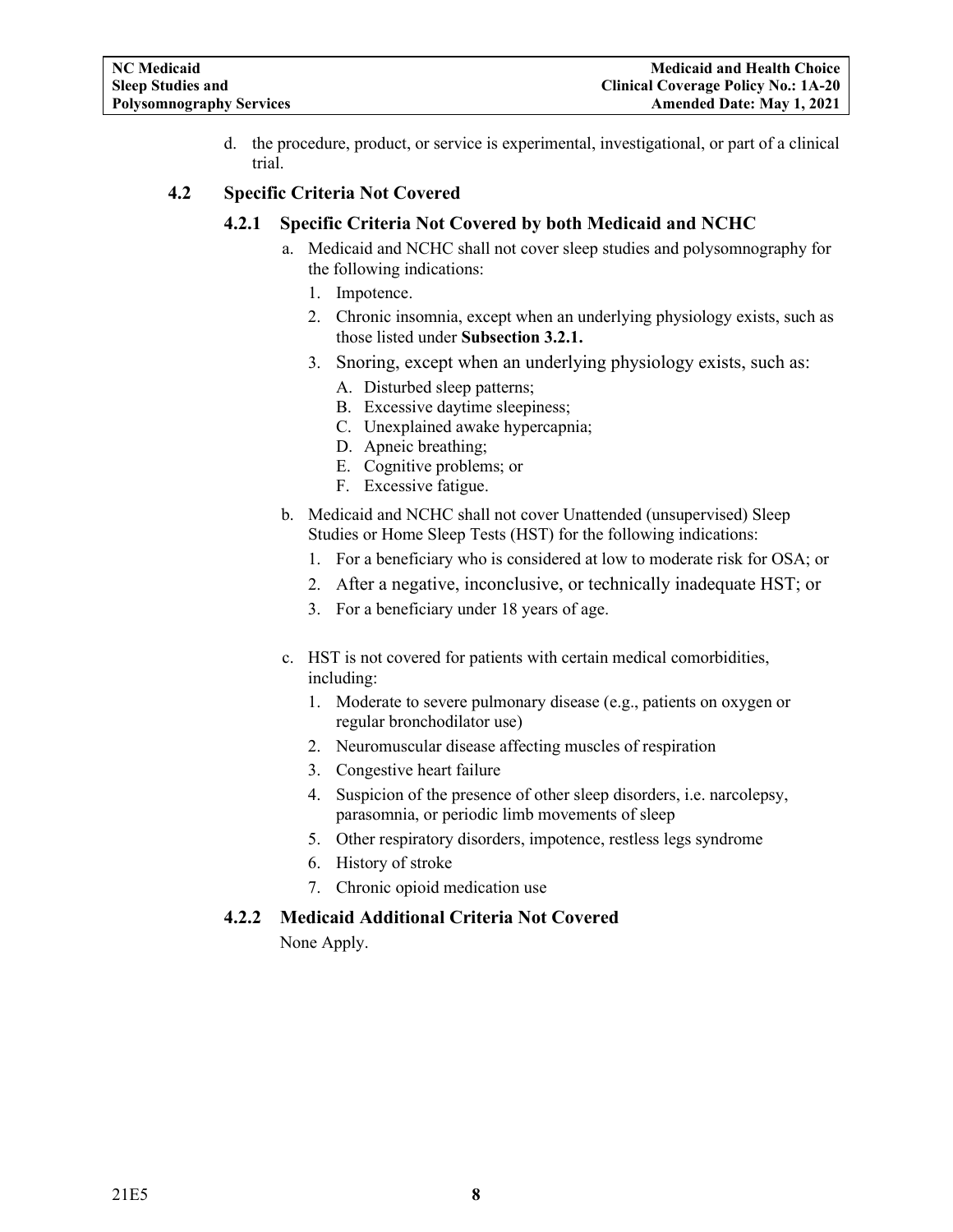# <span id="page-10-0"></span>**4.2.3 NCHC Additional Criteria Not Covered**

- a. NCGS § 108A-70.21(b) "Except as otherwise provided for eligibility, fees, deductibles, copayments, and other cost sharing charges, health benefits coverage provided to children eligible under the Program shall be equivalent to coverage provided for dependents under North Carolina Medicaid Program except for the following:
	- 1. No services for long-term care.
	- 2. No nonemergency medical transportation.
	- 3. No EPSDT.
	- 4. Dental services shall be provided on a restricted basis in accordance with criteria adopted by the Department to implement this subsection."

# <span id="page-10-1"></span>**5.0 Requirements for and Limitations on Coverage**

*Note: Refer to Subsection 2.2.1 regarding EPSDT Exception to Policy Limitations for Medicaid Beneficiaries under 21 Years of Age.*

#### <span id="page-10-2"></span>**5.1 Prior Approval**

Medicaid and NCHC shall require prior approval for unattended (unsupervised) sleep studies. Medical records documenting the criteria listed in **Subsection 3.2.1.b must** be submitted with the request.

#### <span id="page-10-4"></span><span id="page-10-3"></span>**5.2 Prior Approval Requirements**

#### **5.2.1 General**

The provider(s) shall submit to the Department of Health and Human Services (DHHS) Utilization Review Contractor the following:

- a. the prior approval request; and
- b. all health records and any other records that support the beneficiary has met the specific criteria in **Subsection 3.2** of this policy.

#### <span id="page-10-5"></span>**5.3 Previous Testing**

Previous testing performed by the attending physician, to the extent the results are still pertinent, must not be duplicated.

### <span id="page-10-6"></span>**5.4 General Requirements**

Sleep studies and polysomnography must consist of recording, interpretation, and reporting.

#### <span id="page-10-7"></span>**5.5 Polysomnography Requirements**

For a study to be reported as polysomnography, sleep must be recorded and staged. Sleep staging includes, but is not limited to:

- a. 1- to 4-lead electroencephalogram (EEG);
- b. Electro-oculogram (EOG);
- c. Submental electromyogram (EMG);
- d. Electrocardiogram (EKG);
- e. Airflow, ventilation, and respiratory effort;
- f. Oximetry and/or CO2 measurements;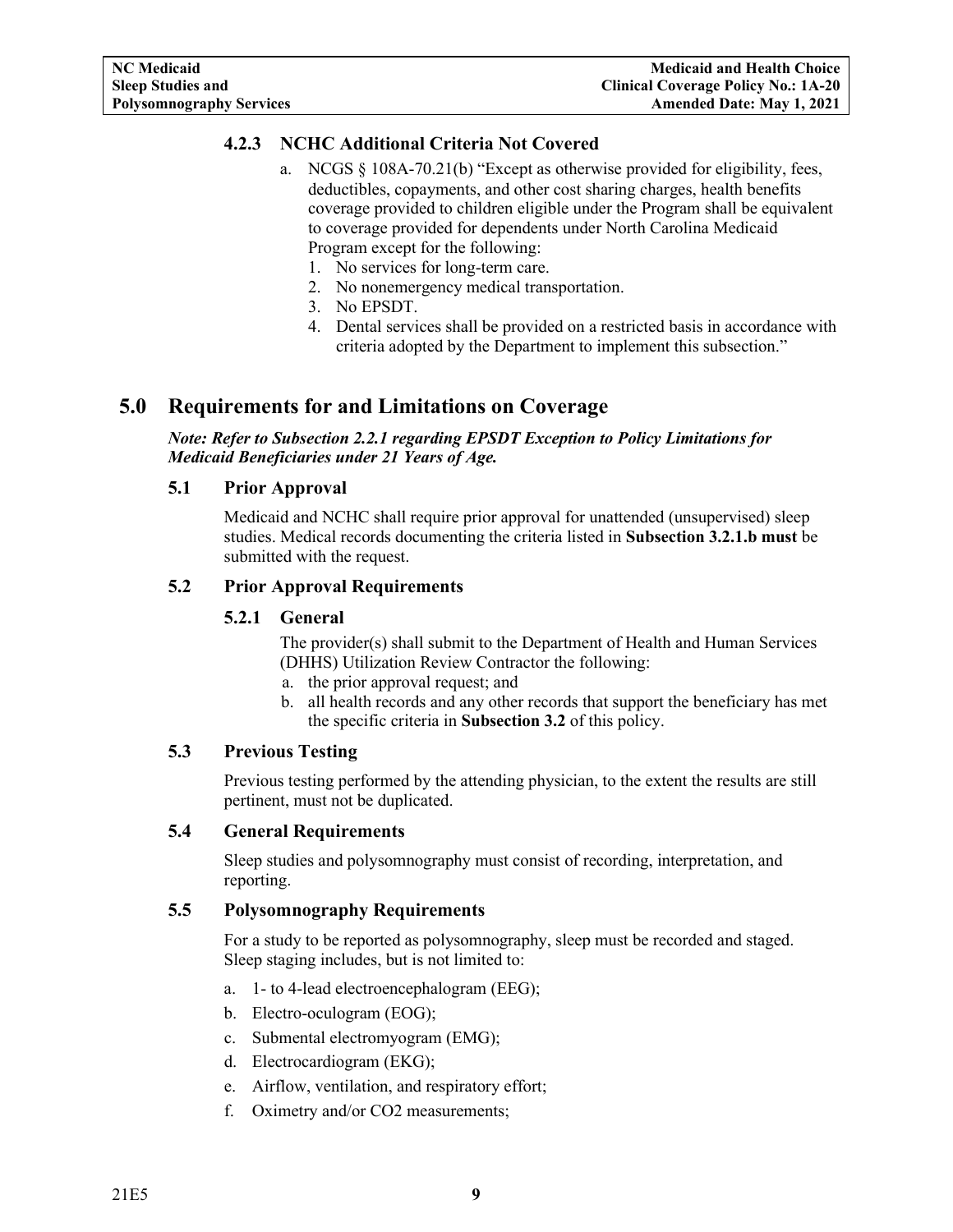- g. Extremity muscle activity;
- h. Extended EEG monitoring;
- i. Gastroesophageal reflux;
- j. Continuous blood pressure monitoring;
- k. Habitual Snoring; or
- l. Body positions.

# <span id="page-11-0"></span>**6.0 Provider(s) Eligible to Bill for the Procedure, Product, or Service**

To be eligible to bill for the procedure, product, or service related to this policy, the provider(s) shall:

- a. meet Medicaid or NCHC qualifications for participation;
- b. have a current and signed Department of Health and Human Services (DHHS) Provider Administrative Participation Agreement; and
- c. bill only for procedures, products, and services that are within the scope of their clinical practice, as defined by the appropriate licensing entity.

#### <span id="page-11-1"></span>**6.1 Provider Qualifications and Occupational Licensing Entity Regulations**

Service must be provided by a physician who meets all eligibility qualifications for participation in **Section 6.0**, and meet the following:

- a. The qualifications of the physician who interprets and bills the unattended sleep studies must include at least ONE of the following:
	- 1. Current certification in Sleep Medicine by the American Board of Sleep Medicine (ABSM);
	- 2. Current subspecialty certification in Sleep Medicine by a member board of the American Board of Medical Specialties (ABMS);
	- 3. Completed residency or fellowship training by an ABMS member board and has completed all the requirements for subspecialty certification in sleep medicine except the examination itself and only until the time of reporting of the first examination for which the physician is eligible; or
	- 4. Active staff membership of an accredited sleep center or laboratory.

#### <span id="page-11-2"></span>**6.2 Provider Certifications**

None Apply.

# <span id="page-11-3"></span>**7.0 Additional Requirements**

*Note: Refer to Subsection 2.2.1 regarding EPSDT Exception to Policy Limitations for a Medicaid Beneficiary under 21 Years of Age.*

#### <span id="page-11-4"></span>**7.1 Compliance**

Provider(s) shall comply with the following in effect at the time the service is rendered:

a. All applicable agreements, federal, state and local laws and regulations including the Health Insurance Portability and Accountability Act (HIPAA) and record retention requirements; and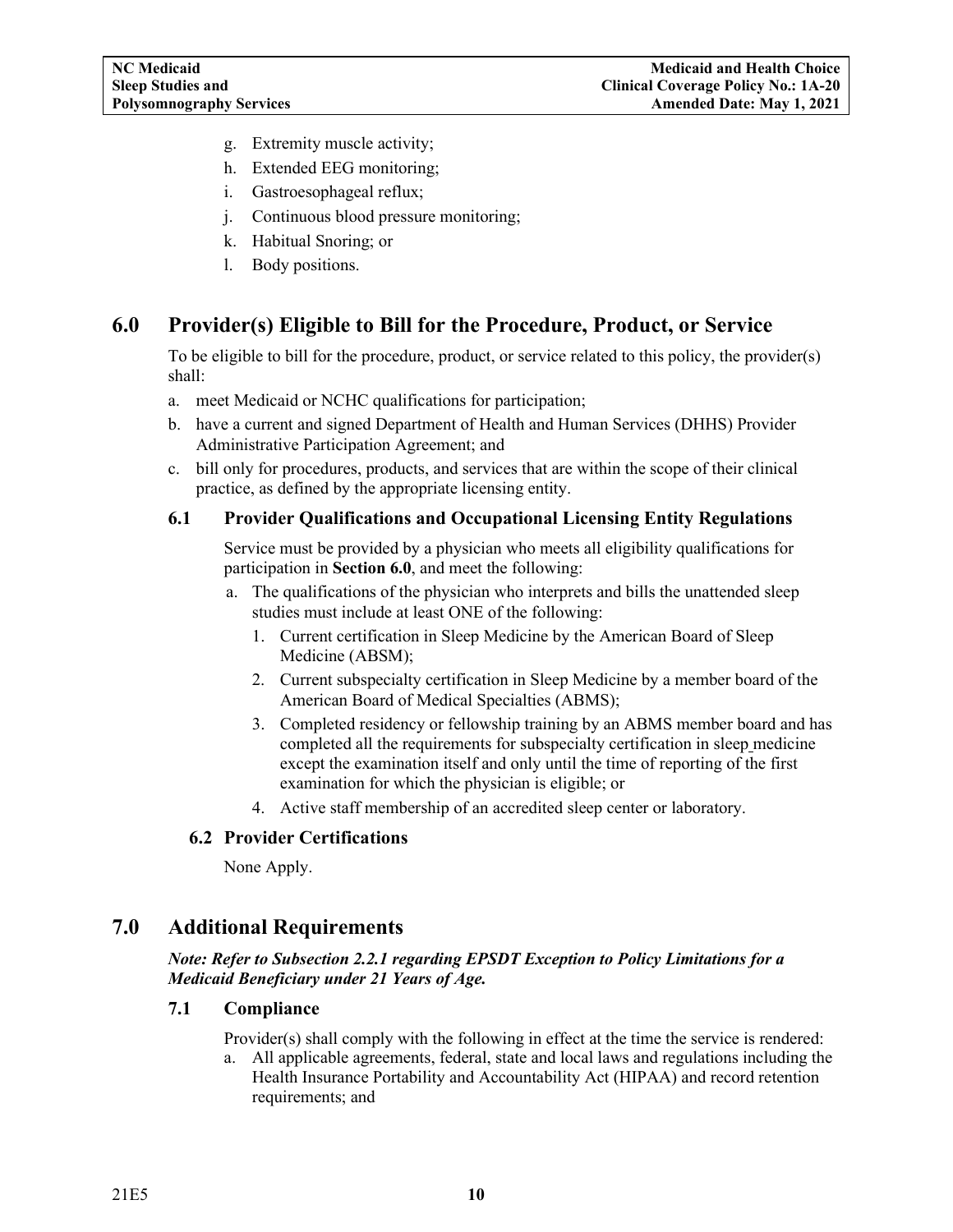b. All NC Medicaid's clinical (medical) coverage policies, guidelines, policies, provider manuals, implementation updates, and bulletins published by the Centers for Medicare and Medicaid Services (CMS), DHHS, DHHS division(s) or fiscal contractor(s).

# <span id="page-12-0"></span>**7.2 Documentation**

In order to perform the technical component (TC) of PSG and sleep testing (including HST), the following must be met:

- a. The sleep center or laboratory must maintain documentation on file that indicates it is accredited by either:
	- 1. the American Academy of Sleep Medicine (AASM);
	- 2. the Accreditation Commission for Health Care (ACHC); or
	- 3. the Ambulatory Care Accreditation Program of the Joint Commission;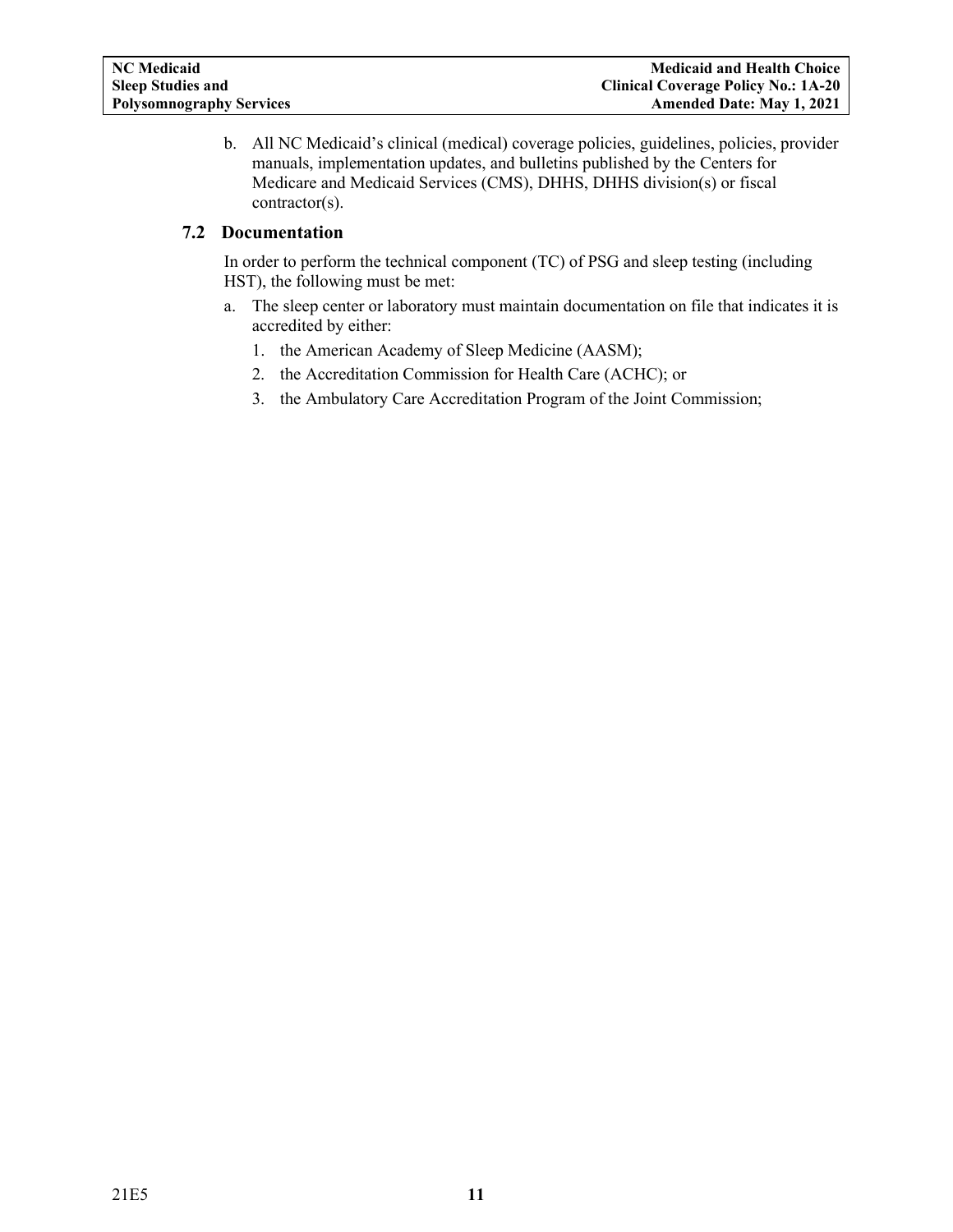# <span id="page-13-0"></span>**8.0 Policy Implementation/Revision Information**

# **Original Effective Date:** January 1, 1991 **Revision Information:**

| Date       | <b>Section Revised</b> | Change                                                   |
|------------|------------------------|----------------------------------------------------------|
| 12/01/2006 | Sections 2 through 5   | A special provision related to EPSDT was added.          |
| 05/01/2007 | Sections 2 through 5   | EPSDT information was revised to clarify exceptions to   |
|            |                        | policy limitations for recipients under 21 years of age  |
| 05/01/2007 | Attachment A           | Added UB-04 as an accepted claim form                    |
| 09/01/2007 | All sections and       | Standardized requirements language.                      |
|            | attachment(s)          |                                                          |
| 09/01/2007 | Section 5.1            | Added statement that prior approval is not required.     |
| 09/01/2007 | Attachment A, letter A | Added electronic transaction numbers.                    |
| 09/01/2007 | Attachment A, letter B | Removed general ICD-9-CM code 799.0 and added            |
|            |                        | more specific codes 799.01 and 799.02.                   |
| 09/01/2008 | Section 3.2.6          | Added criteria for snoring to be used as medical         |
|            |                        | necessity for a sleep study.                             |
| 09/01/2008 | Section 4.2            | Clarified that snoring must be accompanied by an         |
|            |                        | underlying physiology in order to be used as a reason    |
|            |                        | for a sleep study.                                       |
| 09/01/2008 | Attachment A, letter B | Added diagnosis codes 327.23, 327.51, and 786.09.        |
| 07/01/2010 | All sections and       | Session Law 2009-451, Section 10.31(a) Transition of     |
|            | attachment(s)          | NC Health Choice Program administrative oversight        |
|            |                        | from the State Health Plan to DMA in the NC              |
|            |                        | Department of Health and Human Services.                 |
| 03/12/2012 | All sections and       | To be equivalent where applicable to NC DMA's            |
|            | attachment(s)          | Clinical Coverage Policy # 1A-20 under Session Law       |
|            |                        | 2011-145, § 10.41.(b)                                    |
| 03/12/2012 | All sections and       | Technical changes to merge Medicaid and NCHC             |
|            | attachment(s)          | current coverage into one policy.                        |
| 02/01/2013 | Section 3.2b           | Added criteria for unattended sleep studies              |
| 02/01/2013 | Section 4.2b           | Clarified what was not covered for unattended sleep      |
|            |                        | studies                                                  |
| 02/01/2013 | Section 5.1            | Added PA criteria for unattended sleep studies           |
| 02/01/2013 | Attachment A, letter C | Added CPT code for unattended sleep studies              |
| 02/01/2013 | All sections and       | Technical changes updating beneficiary language          |
|            | attachment(s)          |                                                          |
| 04/01/2013 | Attachment A, letter C | The American Medical Association (AMA) added new         |
|            |                        | CPT codes 95782 and 95783and amended 95808, 95810        |
|            |                        | and 95811 effective with date of service January 1, 2013 |
| 05/07/2013 | Attachment A, letter C | Removed yellow highlighting                              |
| 10/01/2015 | All Sections and       | Updated policy template language and added ICD-10        |
|            | Attachments            | codes to comply with federally mandated 10/1/2015        |
|            |                        | implementation where applicable.                         |
| 03/15/2019 | Table of Contents      | Added, "To all beneficiaries enrolled in a Prepaid       |
|            |                        | Health Plan (PHP): for questions about benefits and      |
|            |                        | services available on or after November 1, 2019, please  |
|            |                        | contact your PHP."                                       |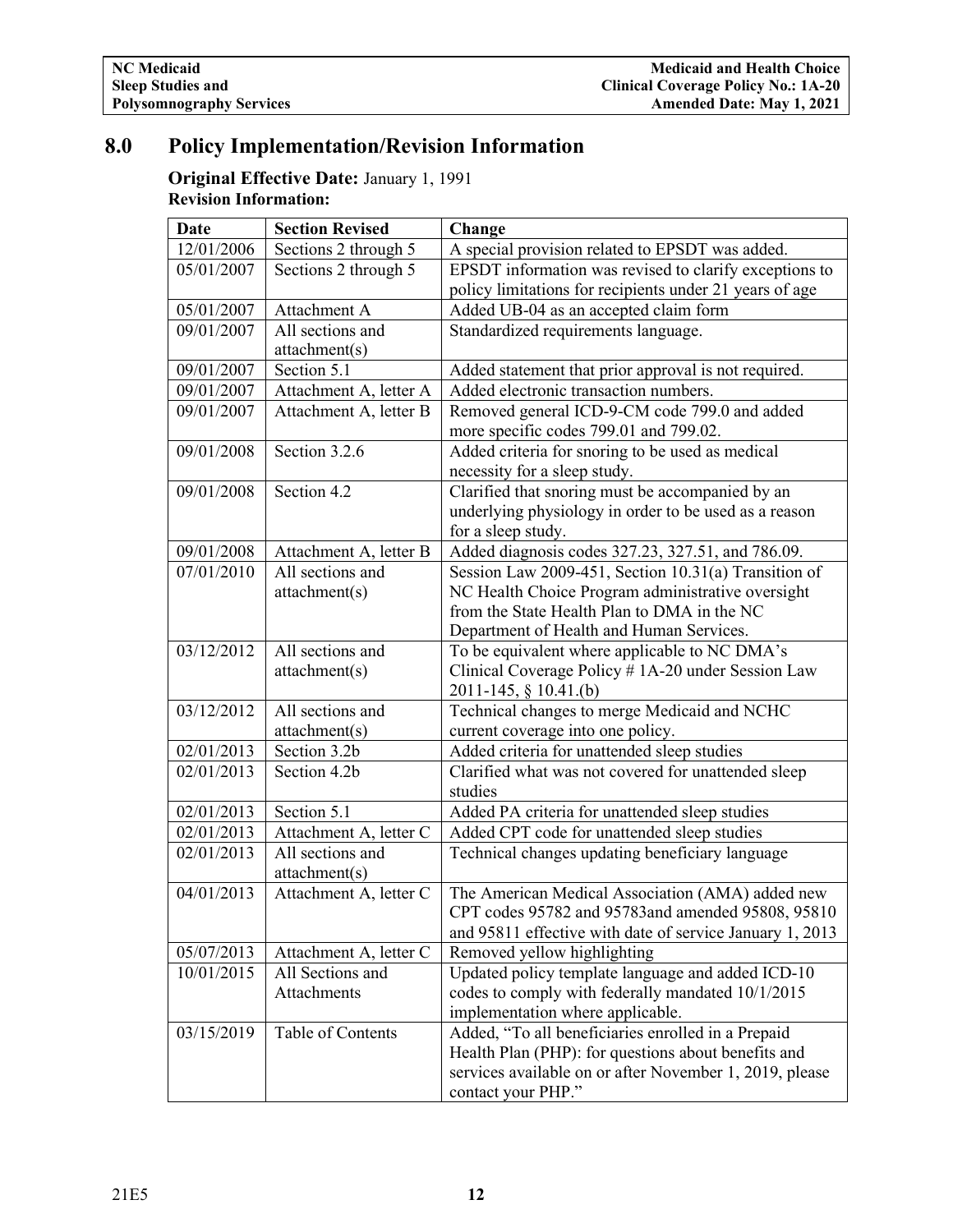| 03/15/2019               | All Sections and               | Updated policy template language.                                        |
|--------------------------|--------------------------------|--------------------------------------------------------------------------|
|                          | Attachments                    |                                                                          |
| 12/01/2019               | Section 1.0                    | Description replaced. Polysomnography, (PSG) and                         |
|                          |                                | sleep study definitions combined.                                        |
| 12/01/2019               | Section 1.1                    | Removed definitions of Polysomnography and Sleep                         |
|                          |                                | Study.                                                                   |
| 12/01/2019               | Section 1.1.1                  | Moved terms with definitions from 3.2.1.a for                            |
|                          |                                | Narcolepsy, Sleep Apnea, Parasomnia, Periodic Limb                       |
|                          |                                | Movement Disorder (PLMD) and Chronic Insomnia.                           |
| 12/01/2019               | Section 1.1.1                  | Defined Chronic Insomnia.                                                |
| 12/01/2019               | Section 1.1.2                  | Defined Home Sleep Test (HST) or Unattended Sleep                        |
|                          |                                | Study.                                                                   |
| 12/01/2019               | Section 1.1.3                  | Defined Hypoventilation.                                                 |
| 12/01/2019               | Section 1.1.4                  | Added: The Maintenance of Wakefulness Test (MWT)                         |
|                          |                                | means a test used to measure alertness during the day. It                |
|                          |                                | shows whether or not someone is able to stay awake for                   |
|                          |                                | a defined period of time. This is an indicator of their                  |
|                          |                                | ability to function and remain alert in quiet times of                   |
|                          |                                | inactivity.                                                              |
|                          |                                |                                                                          |
| 12/01/2019<br>12/01/2019 | Section 1.1.5<br>Section 1.1.6 | Redefined Multiple Sleep Latency Test.                                   |
|                          |                                | Added Narcolepsy and Idiopathic Hypersomnolence                          |
|                          |                                | definition and symptoms.                                                 |
| 12/01/2019               | Section 1.1.7                  | Added Obstructive Sleep Apnea (OSA) definition and                       |
|                          |                                | causes                                                                   |
| 12/01/2019               | Section 1.1.8                  | Added: b. Sleep terrors and nightmares, d. Confusional                   |
|                          |                                | arousals, and e. Recurrent isolated sleep paralysis.                     |
|                          |                                | Added: Beneficiaries should undergo polysomnography                      |
|                          |                                | in a sleep laboratory if they are at risk for harming                    |
|                          |                                | themselves or others, have symptoms referable to other                   |
|                          |                                | sleep disorders or are not meeting the criteria for typical              |
|                          |                                | parasomnia events.                                                       |
| 12/01/2019               | Section 1.1.10                 | Defined types of Sleep Apnea: absence (absence of                        |
|                          |                                | respiratory effort), obstructive (occlusion of the airway),              |
|                          |                                | and mixed (combination of these factors).                                |
| 12/01/2019               | Section $3.2.1(a)$             | Removed definitions under 1. Narcolepsy, 2. Sleep                        |
|                          |                                | Apnea, 3. Parasomnia, 4. Periodic Limb Disorder                          |
|                          |                                | (PLMD), 5. Chronic Insomnia, 6. Snoring and added 7.                     |
|                          |                                | Congenital or Sleep Related Hypoventilation and                          |
|                          |                                | Hypoxemia. Also added or Idiopathic<br>Hypersomnolence to 1. Narcolepsy. |
| 12/01/2019               | Section $3.2.1(b)$             | Added Home Sleep Test (HST) to Unattended Sleep                          |
|                          |                                | Studies and clarified that Unattended Sleep Studies are                  |
|                          |                                | covered only for the diagnosis of OSA and when all of                    |
|                          |                                | the specified criteria are met.                                          |
| 12/01/2019               | Section 3.2.1(b)2. (D)         | Added or the Accreditation Commission for Health Care                    |
|                          |                                | (ACHC).                                                                  |
| 12/01/2019               | Section 3.2.1(b) 7.            | Added brain disease or cognitive impairment.                             |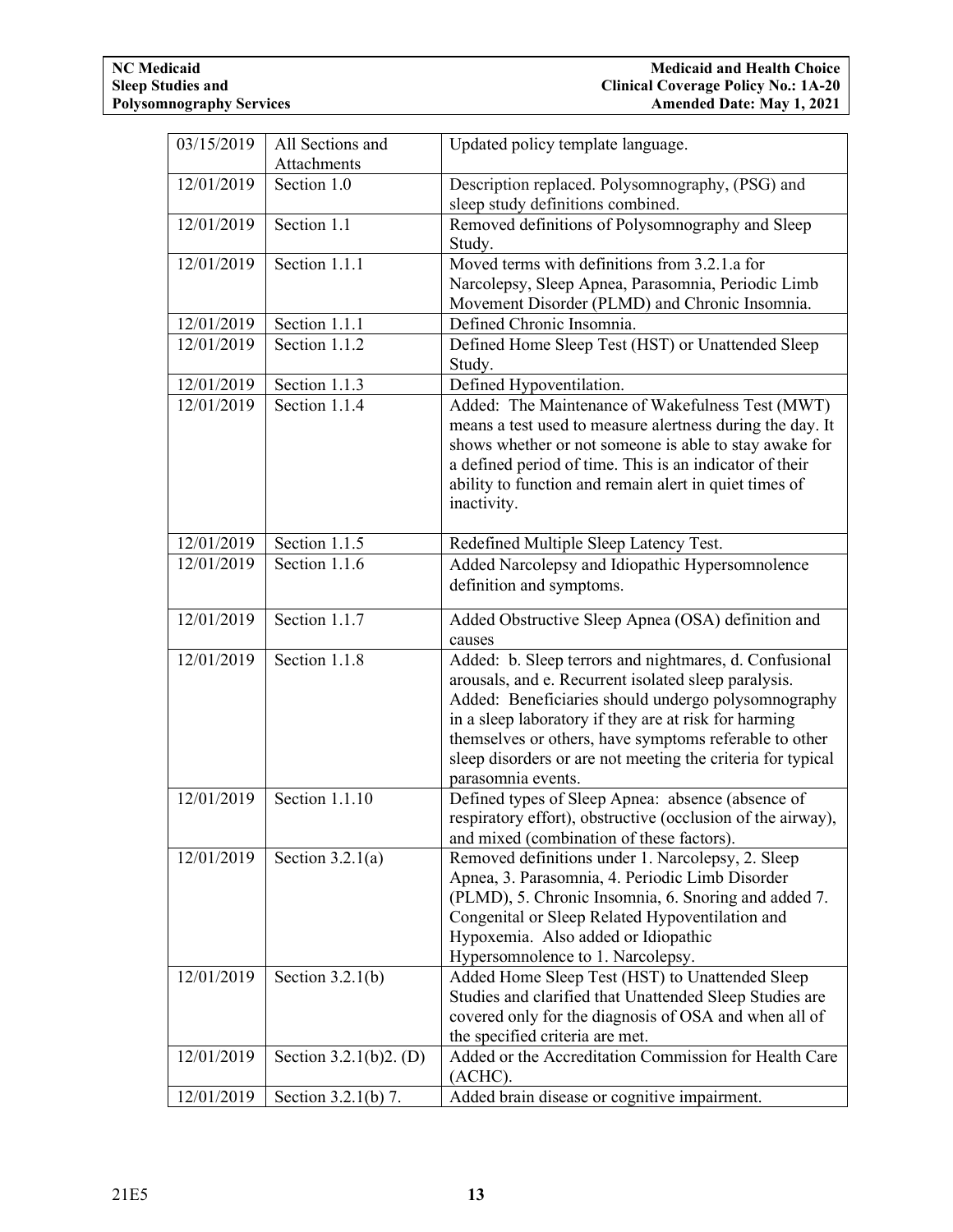| 12/01/2019 | Section 4.2.1                   | Deleted "as they are not considered medically                                                                                                                                                                                                                                                                                                                                             |
|------------|---------------------------------|-------------------------------------------------------------------------------------------------------------------------------------------------------------------------------------------------------------------------------------------------------------------------------------------------------------------------------------------------------------------------------------------|
|            |                                 | necessary."                                                                                                                                                                                                                                                                                                                                                                               |
| 12/01/2019 | Section $4.2.1(c)$              | Replaced "those listed under Subsection 3.2.1," with:                                                                                                                                                                                                                                                                                                                                     |
|            |                                 | a. Disturbed sleep patterns, b. Excessive daytime                                                                                                                                                                                                                                                                                                                                         |
|            |                                 | sleepiness, c. Unexplained awake hypercapnia, Apneic                                                                                                                                                                                                                                                                                                                                      |
|            |                                 | breathing, d. Cognitive problems, e. Excessive fatigue.                                                                                                                                                                                                                                                                                                                                   |
| 12/01/2019 | Attachment A. (B)               | ICD 10-CM Code(s) Removed                                                                                                                                                                                                                                                                                                                                                                 |
| 12/01/2019 | Attachment A. (F)               | Added Independent Diagnostic Treatment Facility<br>(IDTF)                                                                                                                                                                                                                                                                                                                                 |
| 12/01/2019 | Attachment A                    | Updated policy template language "Unless directed<br>otherwise, Institutional Claims must be billed according<br>to the National Uniform Billing Guidelines. All claims<br>must comply with National Coding Guidelines".                                                                                                                                                                  |
| 12/01/2019 | Table of Contents               | Updated policy template language, "To all beneficiaries<br>enrolled in a Prepaid Health Plan (PHP): for questions<br>about benefits and services available on or after<br>implementation, please contact your PHP."                                                                                                                                                                       |
| 05/01/2021 | All Sections and<br>Attachments | Updated                                                                                                                                                                                                                                                                                                                                                                                   |
| 05/01/2021 | Section 1.0                     | Added the term sleep studies. Polysomnography is<br>distinguished from sleep studies by the inclusion of<br>sleep staging.                                                                                                                                                                                                                                                                |
| 05/01/2021 | Section 1.0                     | Added that in addition to helping diagnose sleep<br>disorders, polysomnography may be used to evaluate a<br>patient's response to therapies such as continuous<br>positive airway pressure (CPAP) and deleted to help<br>adjust treatment plans, if a diagnosis of a sleep disorder<br>has been made.                                                                                     |
| 05/01/2021 | Section 3.2.1 (a)(2)            | Moved from $3.2.1(b)(2)(D)$ Supervised<br>polysomnography services must be provided in a sleep<br>facility (sleep centers with both a clinic and laboratory)<br>that is accredited by The American Academy of Sleep<br>Medicine (AASM), The Joint Commission (Formerly<br>the Joint Commission on Accreditation of Healthcare) or<br>the Accreditation Commission for Health Care (ACHC). |
| 05/01/2021 | Section 1.1.8                   | Deleted, "or are not meeting criteria for typical<br>parasomnia events."                                                                                                                                                                                                                                                                                                                  |
| 05/01/2021 | Section $3.2.1$ (b)             | Deleted "ALL of the following are met," Added, "one of<br>the following devices are used."                                                                                                                                                                                                                                                                                                |
| 05/01/2021 | Section 3.2.1 (b) 1.            | Deleted "Type II or Type III or Type IV device is used<br>as described below."                                                                                                                                                                                                                                                                                                            |
| 05/01/2021 | Section 3.2.1 (b) $(C)$         | Defined a Type IV device                                                                                                                                                                                                                                                                                                                                                                  |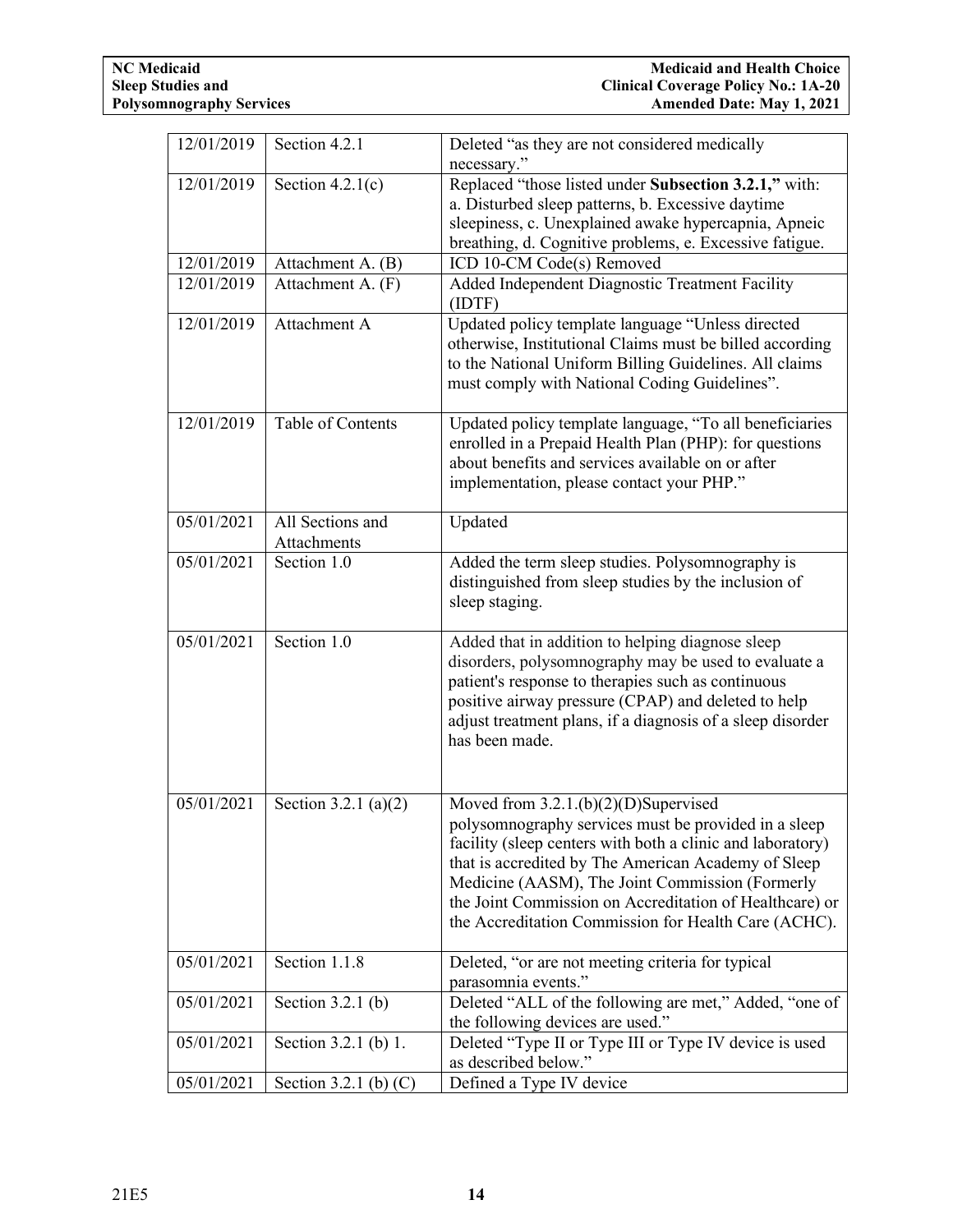| 05/01/2021 | Section 3.2.1        | Added D. A device using Peripheral Arterial Tone         |
|------------|----------------------|----------------------------------------------------------|
|            |                      | (PAT), oximetry and actigraphy                           |
| 05/01/2021 | Section 3.2.1 (b) 2. | Moved physician qualifications to section 6.1            |
|            |                      |                                                          |
| 05/01/2021 | Section 3.2.1 (b) 7  | Replaced moderate to severe pulmonary disease,           |
|            |                      | neuromuscular disease, congestive heart failure, brain   |
|            |                      | disease or cognitive impairment with reference to        |
|            |                      | Section 4.2.1 c.                                         |
| 05/01/2021 | Section 3.3 and 3.4  | Added section 3.3 and 3.4 Repeat Polysomnography for     |
|            |                      | Diagnosing Sleep Apnea, and Follow-up                    |
|            |                      | Polysomnography                                          |
|            |                      |                                                          |
| 05/01/2021 | Section 4.2.1 (b) 2. | Deleted, "Unattended sleep studies utilizing fewer than  |
|            |                      | four (4) channels for the diagnosis of sleep apnea,      |
|            |                      | syndromes; or," Added, "after a negative, inconclusive,  |
|            |                      | or technically inadequate HST; or," as not being covered |
|            |                      | for HST.                                                 |
| 05/01/2021 | Section $4.2.1(c)$   | Added list of Medical comorbidities that are not covered |
|            |                      | for HST                                                  |
|            |                      |                                                          |
| 05/01/2021 | Section 6.1          | Deleted (HST-Type II or, III) as the only types of       |
|            |                      | unattended sleep studies covered                         |
| 05/01/2021 | Section 7.2          | Added section 7.2 Documentation                          |
|            |                      |                                                          |
| 05/01/2021 | Attachment A. (C)    | Added CPT code 95800                                     |
|            |                      |                                                          |
| 05/01/2021 | Attachment A. (E) 2. | Added 95800 to Polysomnography codes                     |
|            |                      |                                                          |
| 05/01/2021 |                      | Policy posted 05/12/21 with an amended date of           |
|            |                      | 05/1/2021                                                |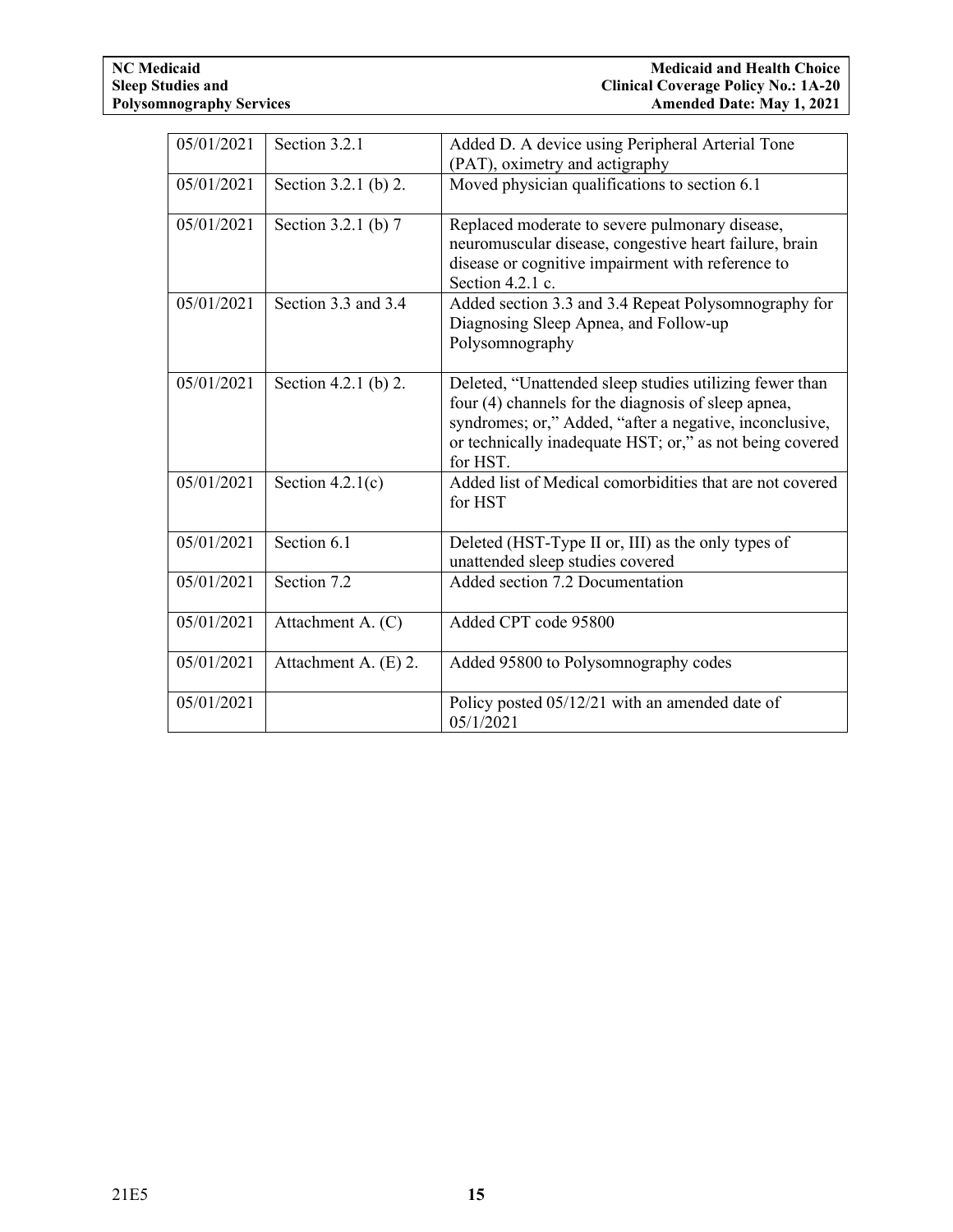# **Attachment A: Claims-Related Information**

<span id="page-17-0"></span>Provider(s) shall comply with the, *NCTracks Provider Claims and Billing Assistance Guide*, Medicaid bulletins, fee schedules, NC Medicaid's clinical coverage policies and any other relevant documents for specific coverage and reimbursement for Medicaid and NCHC:

# <span id="page-17-1"></span>**A. Claim Type**

Professional (CMS-1500/837P transaction)

Unless directed otherwise, Institutional Claims must be billed according to the National Uniform Billing Guidelines. All claims must comply with National Coding Guidelines.

# <span id="page-17-2"></span>**B. International Classification of Diseases and Related Health Problems, Tenth Revisions, Clinical Modification (ICD-10-CM) and Procedural Coding System (PCS)**

Provider(s) shall report the ICD-10-CM and Procedural Coding System (PCS) to the highest level of specificity that supports medical necessity. Provider(s) shall use the current ICD-10 edition and any subsequent editions in effect at the time of service. Provider(s) shall refer to the applicable edition for a code, as it is no longer documented in the policy.

# <span id="page-17-3"></span>**C. Code(s)**

Provider(s) shall report the most specific billing code that accurately and completely describes the procedure, product or service provided. Provider(s) shall use the Current Procedural Terminology (CPT), Health Care Procedure Coding System (HCPCS), and UB-04 Data Specifications Manual (for a complete listing of valid revenue codes) and any subsequent editions in effect at the time of service. Provider(s) shall refer to the applicable edition for the code description, as it is no longer documented in the policy.

If no such specific CPT or HCPCS code exists, then the provider(s) shall report the procedure, product or service using the appropriate unlisted procedure or service code.

| <b>CPT</b> Code(s) |
|--------------------|
| 95800              |
| 95805              |
| 95806              |
| 95807              |
| 95808              |
| 95810              |
| 95811              |
| 95782              |
| 95783              |

# **Unlisted Procedure or Service**

**CPT:** The provider(s) shall refer to and comply with the Instructions for Use of the CPT Codebook, Unlisted Procedure or Service, and Special Report as documented in the current CPT in effect at the time of service.

**HCPCS:** The provider(s) shall refer to and comply with the Instructions For Use of HCPCS National Level II codes, Unlisted Procedure or Service and Special Report as documented in the current HCPCS edition in effect at the time of service.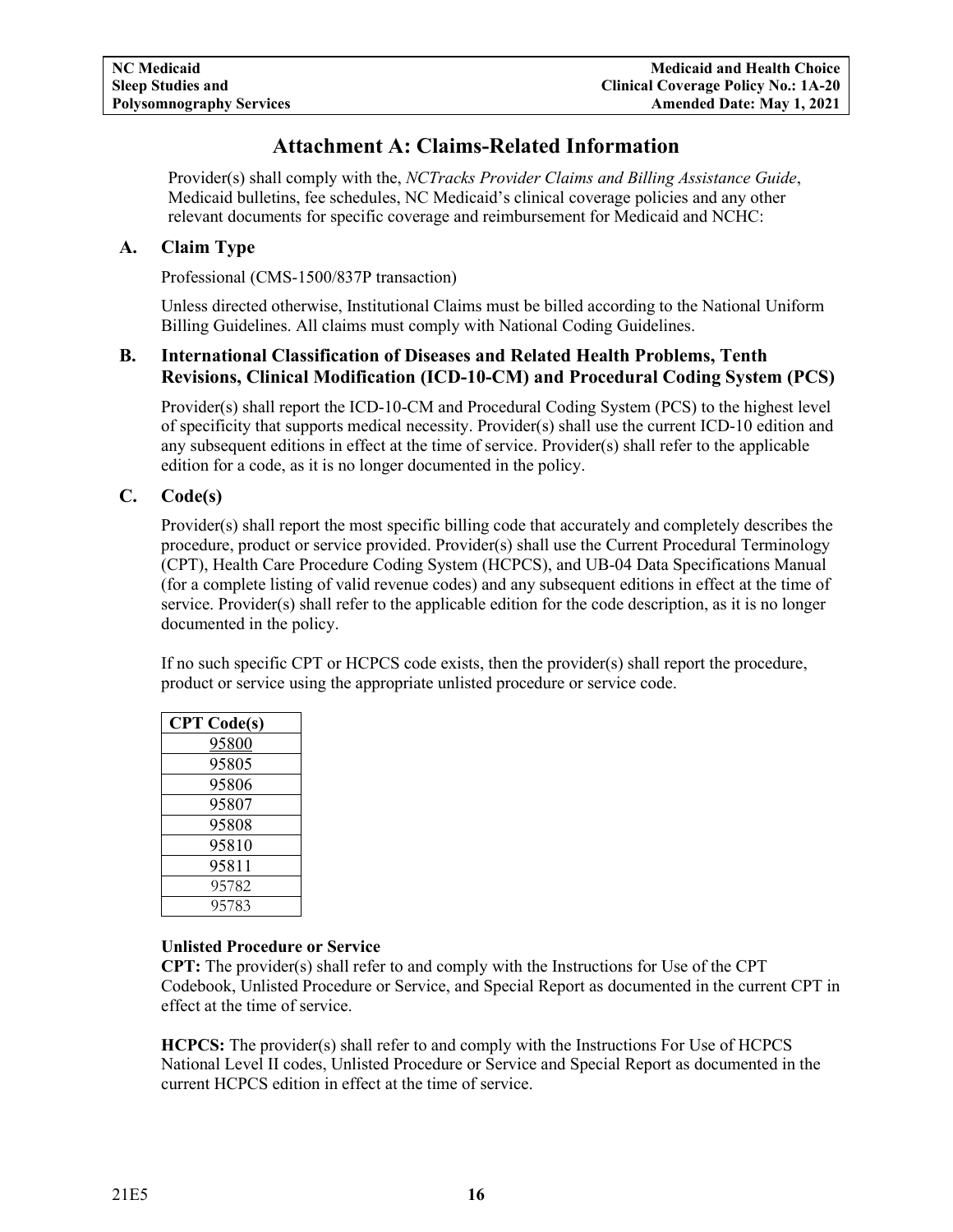# <span id="page-18-0"></span>**D. Modifiers**

Provider(s) shall follow applicable modifier guidelines.

# <span id="page-18-1"></span>**E. Billing Units**

The provider shall report the appropriate procedure code(s) used which determines the billing unit $(s)$ .

- 1. Polysomnography and sleep studies may be billed as a complete procedure or as professional and technical components.
	- a. Polysomnography and sleep studies are limited to one procedure per date of service by the same or different provider.
	- b. The technical or the professional component cannot be billed by the same or different provider on the same date of service as the complete procedure is billed.
	- c. The complete procedure is viewed as an episode of care that may start on one day and conclude on the next day. When billing for the complete procedure, the date that the procedure began is the date of service that must be billed. The complete procedure must not be billed with two dates of service.
	- d. If components are billed, the technical and the professional components must be billed with the date the service was rendered as the date of service.
- 2. Separate reimbursement is not allowed for the following procedures on the same date of service by the same or different provider:
	- a. Electrocardiographic monitoring for 24 hours (CPT codes 93224 through 93272) with sleep studies and polysomnography (CPT codes 95800 through 95811).
	- b. Non-invasive ear or pulse oximetry single or multiple determinations (CPT codes 94760 and 94761) with sleep studies and polysomnography (CPT codes 95800 through 95811).
	- c. Circadian respiratory pattern recording (pediatric pneumogram), 12 to 24 hour, continuous recording, infant, (CPT code 94772) with sleep studies (CPT codes 95800 through 95806) (age six and under).
	- d. Continuous positive airway pressure ventilation, CPAP, initiation and management, (CPT code 94660) with polysomnography (CPT code 95800 through 95811).
	- e. Electroencephalogram (CPT codes 95812 through 95827) with polysomnography (CPT codes 95800 through 95811).
	- f. Facial nerve function studies (CPT code 92516) with polysomnography (CPT codes 95800 through 95811).

# <span id="page-18-2"></span>**F. Place of Service**

Inpatient hospital, Outpatient hospital, Physician's office, Independent Diagnostic Treatment Facility (IDTF), home.

# <span id="page-18-3"></span>**G. Co-payments**

For Medicaid refer to Medicaid State Plan: <https://medicaid.ncdhhs.gov/get-involved/nc-health-choice-state-plan>

For NCHC refer to NCHC State Plan: <https://medicaid.ncdhhs.gov/get-involved/nc-health-choice-state-plan>